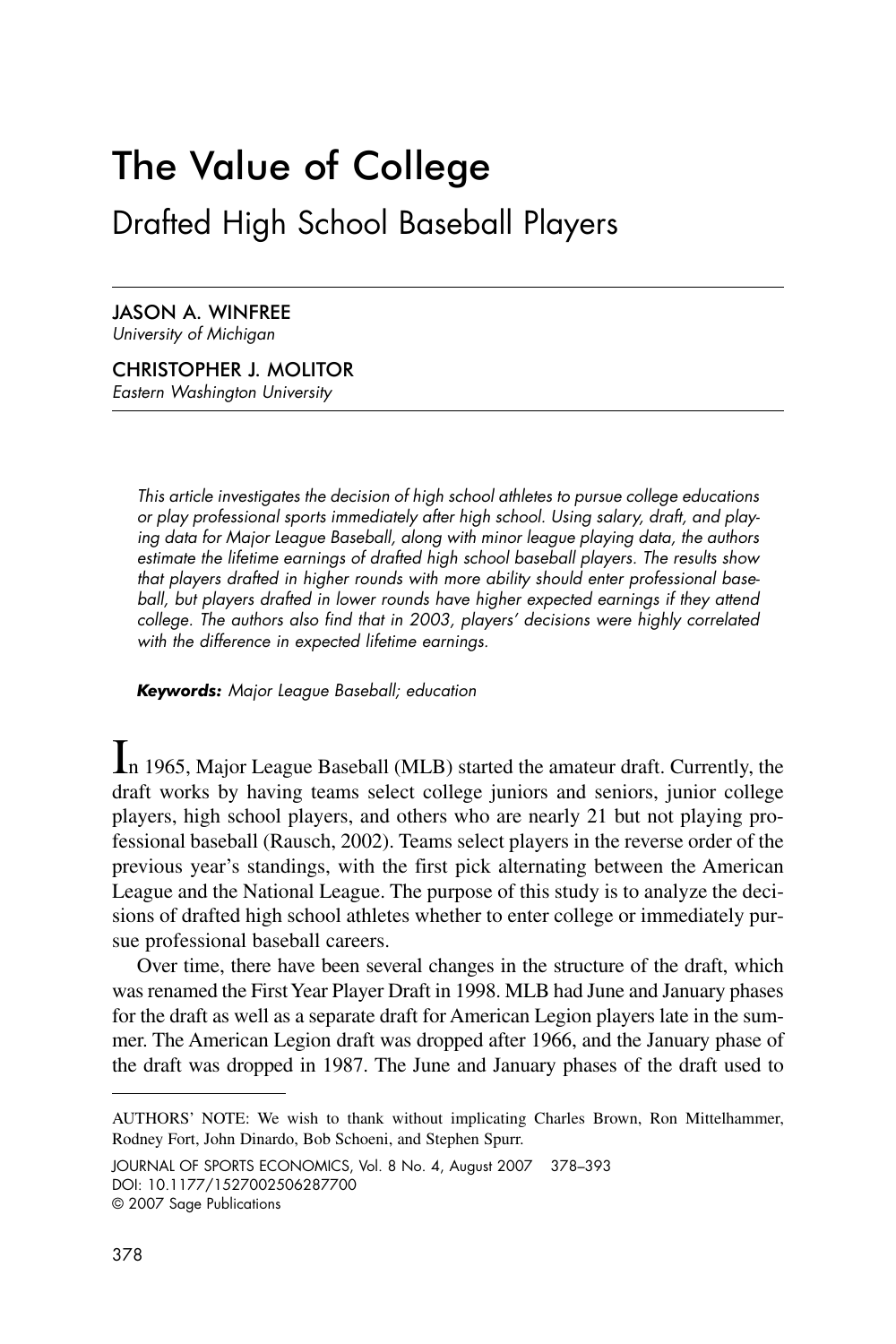each have a secondary phase to redraft previously drafted but unsigned players. This secondary phase of the draft was eliminated in 1987. That same year, teams were awarded compensation picks for not being able to sign first-round draft picks and for losing players to free agency. Compensation depends primarily on the quality of the player lost (Madden, 2001). Originally, there was no limit to the number of rounds in a draft. The draft would continue until each team passed on selecting. However, in 1998, the draft was limited to 50 rounds (Rausch, 2002).

When a player is drafted, the drafting team has exclusive negotiating rights with the player. If the player does not sign a contract with the team that drafts him, he cannot sign with any other MLB team until he is redrafted or until he makes it through an entire draft without being chosen. Players who are eligible for the draft but do not get selected become free agents and can sign with any team.

High school players who are drafted must decide between entering college and entering the minor leagues. If they play baseball professionally right after high school, they lose eligibility to play college baseball. However, many players feel that their best chance to play major league baseball is to enter the professional ranks right after high school. Also, extremely attractive signing bonuses lure athletes to turn professional as early as possible. For example, in 2003, the Tampa Bay Devil Rays gave Delmon Young a \$3.7 million signing bonus. Although many people argue that these athletes should go to college in case they do not have successful athletic careers, the risk for injury in college may give players an incentive to play professional baseball sooner. Players who do not play professional baseball right out of high school have the chance to get college educations and increase their expected nonbaseball earnings. They also have a chance to be redrafted if they play well in college. Therefore, going to college does not rule out the possibility of a major league baseball career.

The objective of this article is to analyze the decision high school baseball players who are drafted to play professional baseball face. This question is whether to play professional baseball or to attend college. A player is forced to make this decision without knowing what his future earnings will be. However, a player should have some expectation of future earnings on the basis of his draft status and how much education he plans on receiving. This article shows how a player can maximize his expected lifetime earnings solely on the basis of information known at the time of the decision.

# PREVIOUS WORK

One issue that must be dealt with when using earnings estimates is a selection problem (Willis & Rosen, 1979). High school players who enter professional baseball, on average, have more baseball ability than players who choose to enter college. One aspect that makes this analysis interesting is that we can control for baseball ability by using a player's draft round. Although draft round is not a perfect representation of baseball ability, it does act as a good proxy for that ability.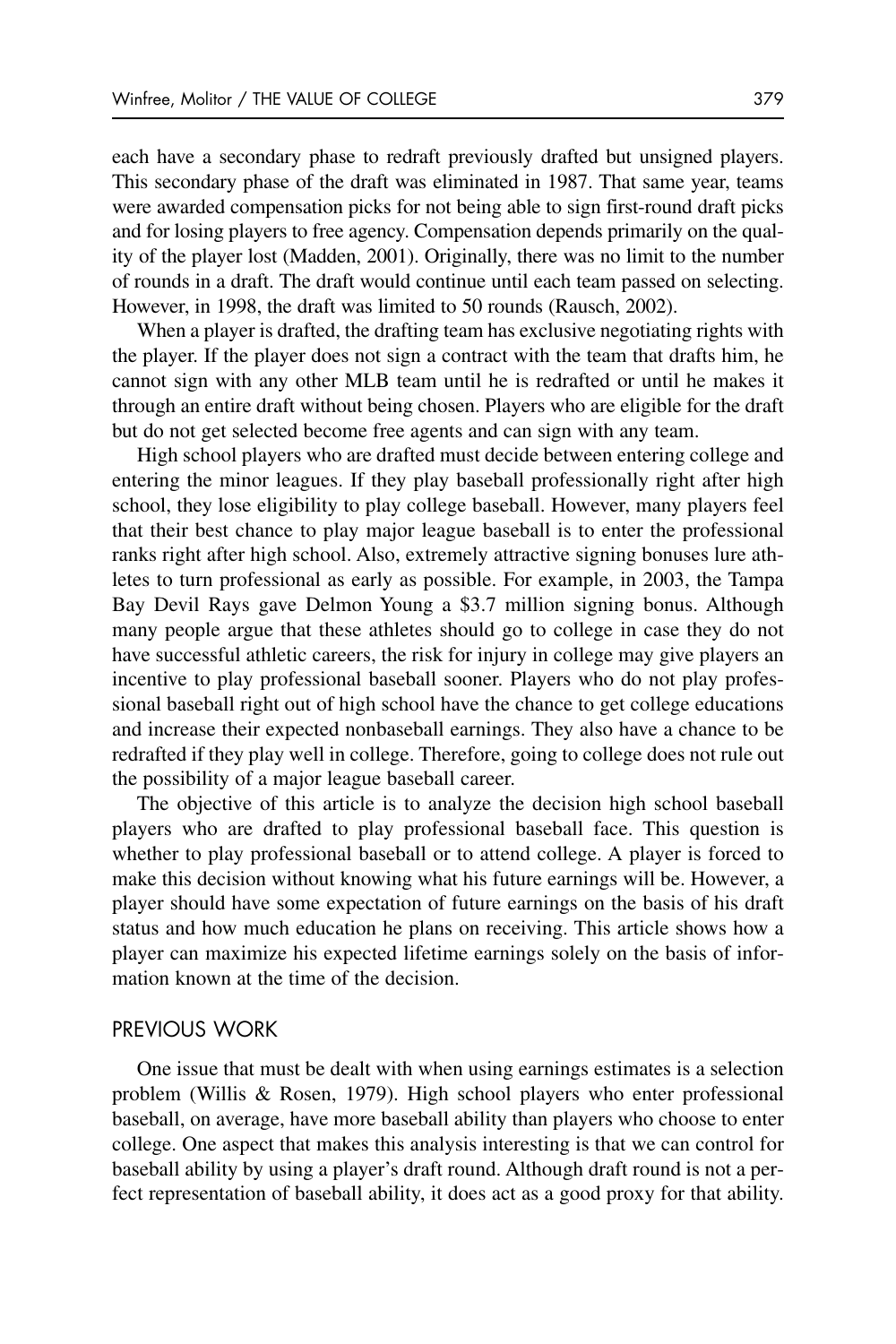However, there is still an academic ability bias. Our results could be biased, because players with lower nonbaseball natural ability have a larger incentive to play professional baseball.

There is an extensive economics literature on the returns to schooling. To estimate an individual's nonbaseball yearly earnings, schooling and work experience need to be taken into account. For estimates of returns to schooling, we use the results of previous literature that uses Mincer's (1974) model. Mincer estimates returns to education and the effects of work experience. For estimates, we rely on the results of Krueger and Lindahl (2001), Heckman and Klenow (1997), Card (1999), and several other researchers. Kreuger and Lindahl note that estimates on the effect of the log of earnings range from 0.05 to 0.15 for each year of school. Heckman and Klenow state, "Across individuals within a country, each additional year of schooling is associated with roughly 10% higher wages" (p. 4). These estimates are consistent with the results of Card and most of the other literature on the returns to education. On the basis of these results, this article uses an estimate of 0.10. This implies that an additional year of schooling increases an individual's nonbaseball earnings by 10%.

To get estimates for the returns to work experience, we also rely on empirical results from the education literature that estimate the log of earnings. Most researchers estimate both linear and quadratic terms for work experience. Mincer's (1974) model defines work experience as the number of years an individual has worked since completing school. Light (2001) estimates that the linear estimate is between 0.06 and 0.90, whereas Molitor and Leigh (2005) estimate it to be close to 0.06. Light estimates that the square of returns to work experience is between –0.002 and –0.003. In this article, we use a linear estimate of 0.06 and a square estimate of –0.0025.

Spurr (2000) studies the demand side of the baseball draft and tests for any inefficiencies. Many argue that even today, there are many inefficiencies in the baseball draft because certain types of players are drafted too high or too low. Using an early data set, Spurr finds that teams are not statistically different in finding baseball talent. However, teams have moved away from drafting mostly high school players to drafting many collegiate players (see Figure 1). This may be due to collegiate athletes proving their baseball ability against better talent.

Many economists have estimated baseball salaries (Scully, 1974). To explain baseball salaries, economists have analyzed the minor leagues as training costs (Krautmann, Gustafson, & Hadley, 2000). Other factors include revenue sharing (Fort & Quirk, 1996) and ethnicity (Cymrot, 1985). However, to our knowledge, no one has used these salary and return to education estimates to analyze the decision a drafted high school player should make.

## **MODEL**

To analyze the decision a drafted high school player faces, we consider the expected discounted present value of lifetime earnings (Freeman, 1975). The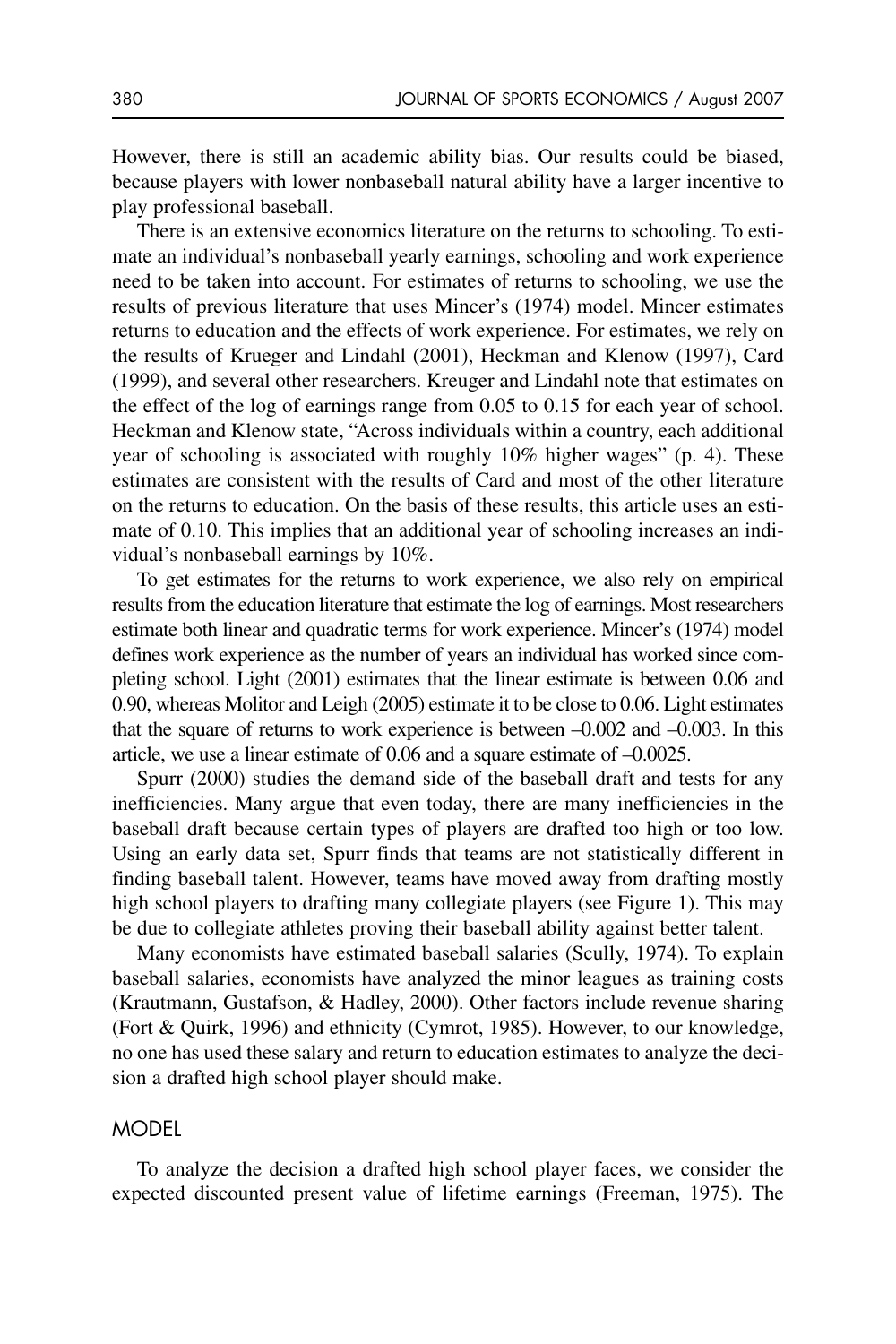

Figure 1: Percentage of First-Round Draft Picks Who Are in High School

expected discounted present value of lifetime earnings of a drafted player who enters professional baseball immediately after high school is given by

$$
EXPECTED EARNINGS = BNS + \int_{0}^{t_1} MLSL e^{-rt} dt
$$
  
+ 
$$
\int_{t_1}^{t_2} MLBSL e^{-rt} dt + \int_{t_2}^{t_3} NBSL e^{\beta_{W1}(t-t_2) + \beta_{W2}(t-t_2)^2 - rt} dt,
$$
 (1)

where *BNS* is the signing bonus the player receives for signing a contract with a major league team, *t* <sup>1</sup> is the end of his minor league career, *MLSL* is his minor league salary, *r* is the discount rate (which we assume to be  $5\%$ ),  $t_2$  is the end of his major league career (and the start of his nonbaseball career), *MLBSL* is his major league baseball salary,  $t_3$  is the end of his nonbaseball career, *NBSL* is his nonbaseball starting salary without a college education, and  $\beta_{W1}$  and  $\beta_{W2}$  represent the linear and quadratic returns to work experience described earlier (0.06 and –0.0025 respectively). If a player never makes it to the major leagues,  $t_1 = t_2$ , denoting no time spent in the major leagues.

We consider the alternative to playing professional baseball to be going to college. In this scenario, a player may still play professional baseball by being redrafted in a future year (thus, the future signing bonus must be discounted). If the player goes to college, the lifetime expected earnings would be given by

$$
EXPECTED EARNINGS = BNS e^{-rt_c} + \int_{0}^{t_1} MLSL e^{-rt} dt
$$
  
+ 
$$
\int_{t_1}^{t_2} MLBSL e^{-rt} dt + \int_{t_2}^{t_3} NBSL e^{\beta ctc + \beta_{W1}(t-t_2) + \beta_{W2}(t-t_2)^2 - rt} dt,
$$
 (2)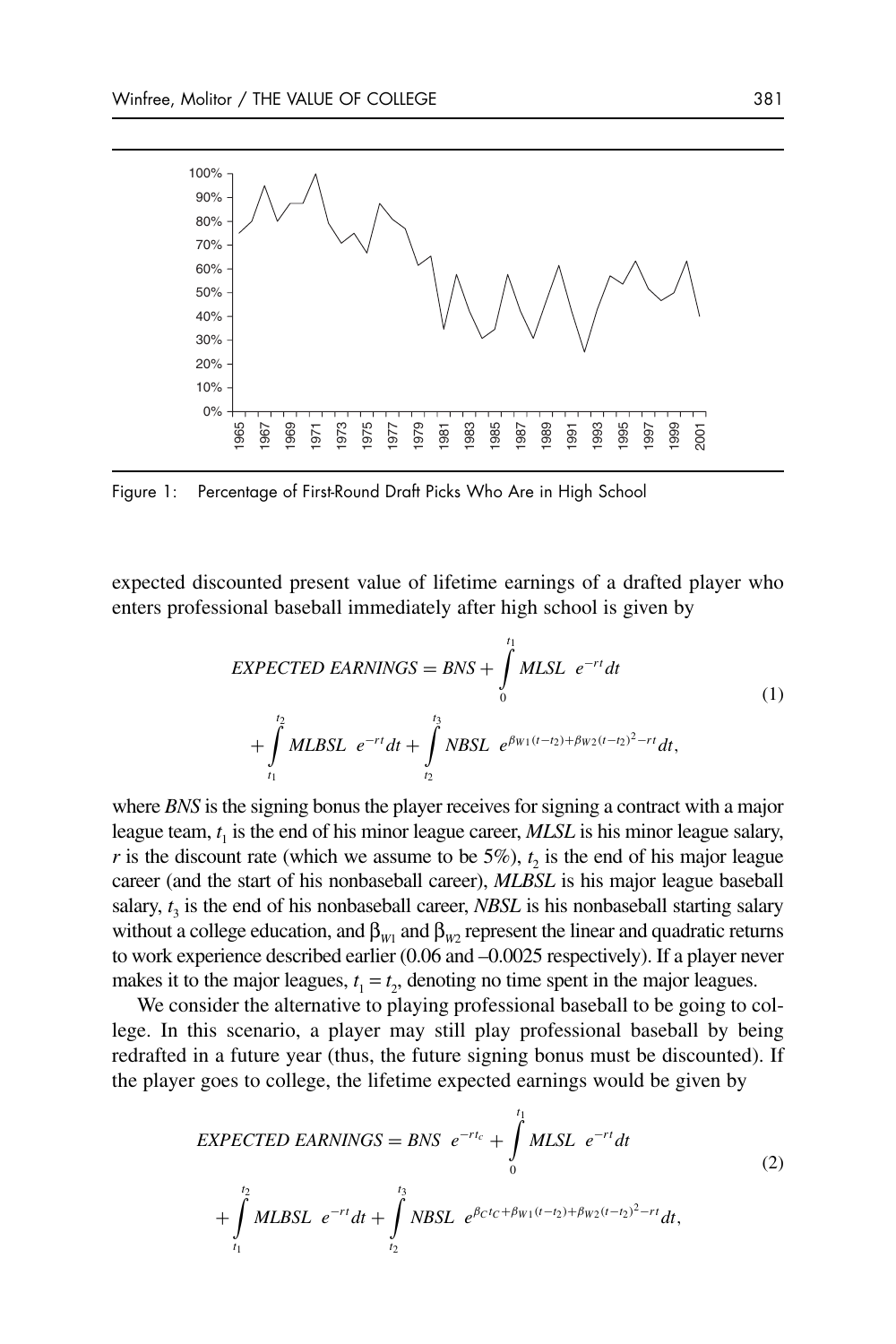where  $t_c$  is the time he spent at college,  $\beta_c$  represents the yearly increase in wages from a college education described earlier (assumed to be 0.10), and all other variables are the same as in equation 1. Assuming that the athlete is risk neutral, if the expected earnings are higher if he plays professional baseball right out of high school, he should play professional baseball. Alternatively, if the expected earnings are higher if he goes to college, he should go to college. We make the assumption that if the player plays professionally right away, he will not enter college after his baseball career is over.<sup>1</sup>

### DATA

To get the data on the expected length of a career, we examine players who were drafted by MLB in the regular phase of the June draft between 1965 and 1980. This gives a sample of 7,800 high school baseball players. Although these data may seem dated, more recent data would not allow us to observe a player's entire career. In addition to the year and the phase in which a player was drafted, seven other variables are observed for each of the 7,800 observations. The first variable is the round in which a player was drafted. This variable is used as a control for the baseball ability of the player.<sup>2</sup> The second variable is the position of the player. Some players played more than one position, but the primary position of the player is used. The third and fourth variables are the number of years the player played in the minor leagues and the first year he played in the minor leagues, which was obtained from Old Time Data Company. It is interesting to note that the average minor league career length for players who went immediately into professional baseball was 4.38 years, and for players who did not immediately enter professional baseball, it is 1.70. The fifth variable is an indicator variable denoting if a player is from the South. This variable is included because of the differences in the labor market in the South. The sixth variable is the number of years the player played in the major leagues. The average major league career length for players who went immediately into professional baseball is 1.46 years, and for players who did not immediately enter professional baseball, it is 0.60. We make the assumption that expected career length for minor and major league players has not changed for current players. Nine hundred ninetytwo of the players in the sample played major league baseball. The final variable is the team that drafted the player.

More recent information is used for financial data. Recent information is needed for the financial data because the article is looking at the decision that currently drafted players face (these players can expect different earnings from those of historical players). Data from 2003 are used for all financial data. The average 2003 major league baseball salary, excluding pensions, is used for an estimate of expected earnings in major league baseball. It is assumed that the player earns this average salary. Although this salary would depend on experience, as well as other variables, a value of \$2.3 million (the average major league baseball salary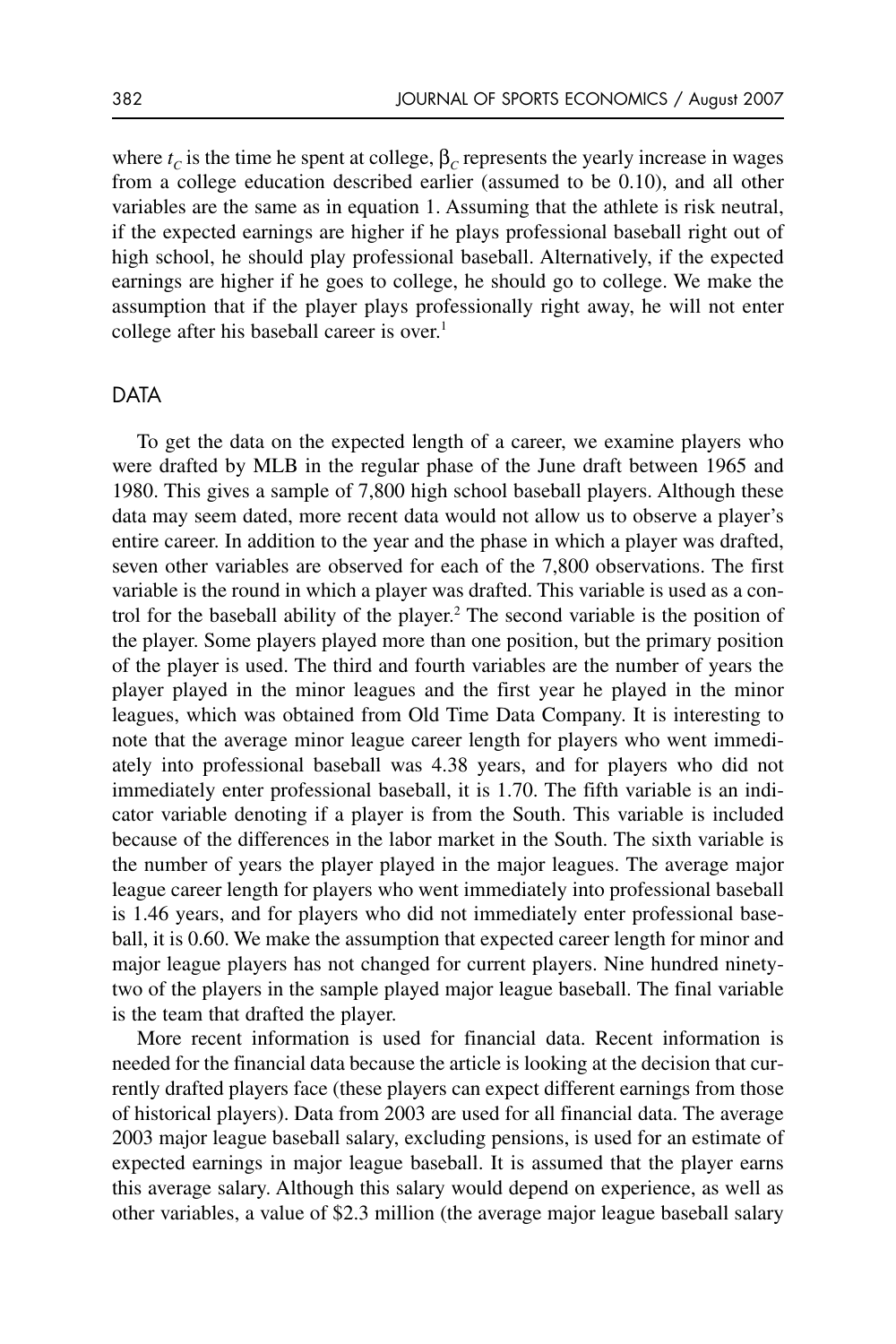| Variable                                 | М      | <b>SD</b> | Minimum | Maximum |
|------------------------------------------|--------|-----------|---------|---------|
| Years played in the major leagues        | 0.933  | 3.140     |         | 27      |
| Years played in the minor leagues        | 2.737  | 3.191     |         | 22      |
| Round drafted in                         | 19.099 | 13.619    |         | 90      |
| Catcher                                  | 0.105  | 0.307     |         |         |
| Infielder                                | 0.260  | 0.439     |         |         |
| Outfielder                               | 0.172  | 0.377     |         |         |
| Year drafted                             | 7.646  | 4.386     |         | 16      |
| Before rule change                       | 0.117  | 0.322     |         |         |
| Played high school baseball in the South | 0.254  | 0.435     |         |         |

TABLE 1: Descriptive Statistics

in 2003) was used to calculate earnings from major league baseball.<sup>3</sup> Because real major league baseball salaries have dramatically increased over the past 40 years, the player's actual salary was not used.

To estimate nonbaseball earnings, this article uses information from the U.S. Census Bureau. The mean earnings for working 18- to 24-year-olds with terminal high school degrees were \$17,411 in 2003. This is interpreted as the earnings that an "average" high school graduate would earn if he or she took a job right out of high school and is used for nonbaseball earnings (with no experience or college education). Table 1 presents descriptive statistics. Note that the variance in the number of years played in major league baseball is large.

# EMPIRICAL SPECIFICATION

First, we estimate the signing bonus. Each observation is assigned a signing bonus variable equal to the average 2003 signing bonus for the round in which the player was drafted. Figure 2 shows the average signing bonuses for each round for both college draftees and high school draftees. Although the variance for signing bonuses is high in the first round, our estimation is for an average first-round draft pick. If the player signed with the major league team, the estimated signing bonus is equal to the average  $2003$  signing bonus of a high school player<sup>4</sup> in that round (the supplemental round was excluded). For example, if a player was drafted in the first round and signed right away, then for that observation, *BNS* = \$1,877,083, which is the average first-round signing bonus for a high school player. However, if the player did not sign right away, he could be redrafted and earn a signing bonus at some point in the future. We estimate the expected value of the future signing bonus of the subset of the sample who do not play baseball out of high school with a two-stage Heckman procedure. The two-stage Heckman procedure is used because many values of the dependent variable are zero if either players were not redrafted or the average signing bonus in 2003 for that round was zero. Therefore, the dependent variable is censored because negative signing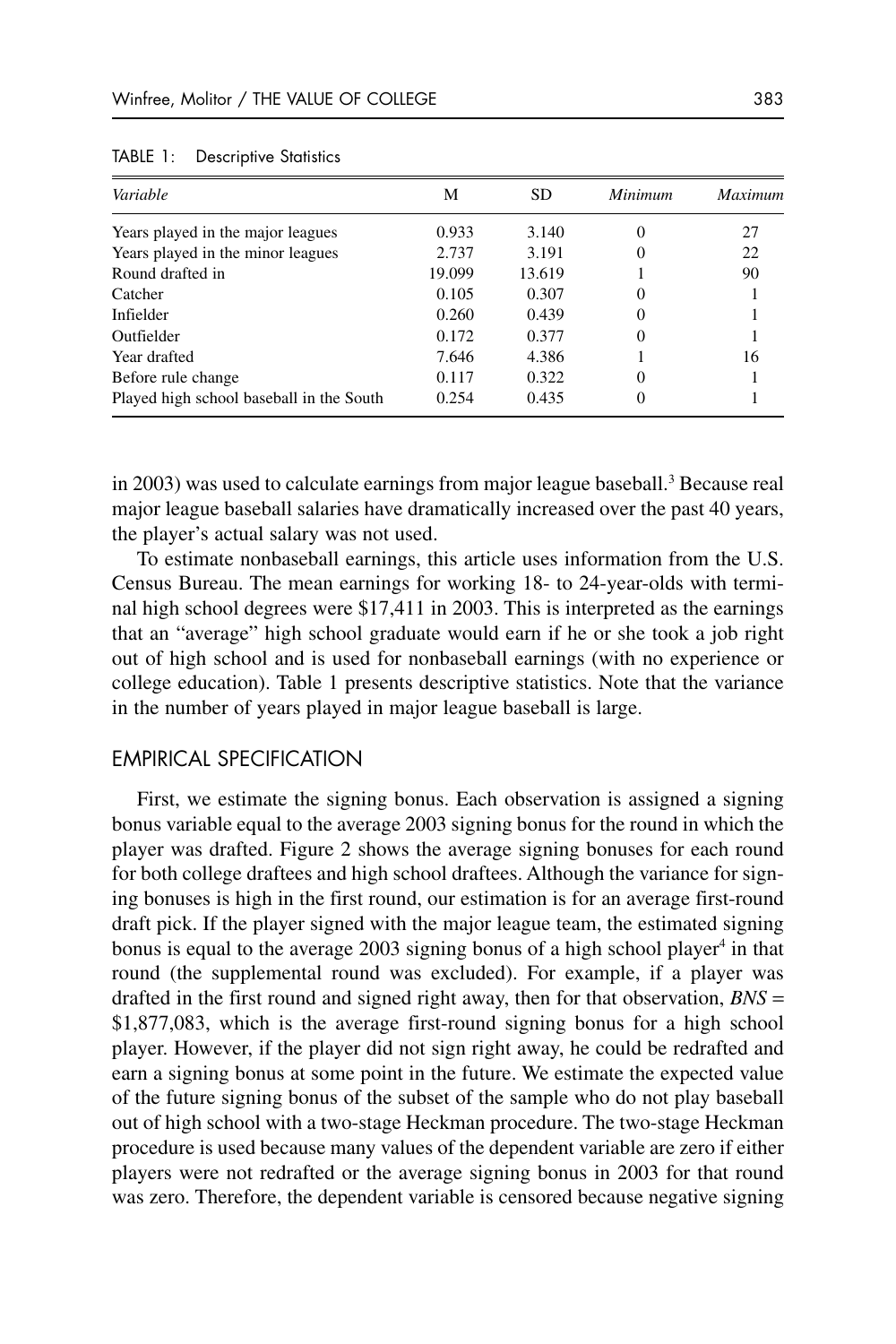bonuses are not possible. The first stage of the Heckman procedure estimates the probability of a noncensored dependent variable using a probit model. The probit model yields an inverse Mill's ratio. The second stage uses ordinary least squares with the inverse Mill's ratio as an explanatory variable. Both the probit model and second stage of the Heckman procedure have the following functional form:

$$
BNS = \beta_0 + \beta_1 RND + \beta_2 RND^2 + \beta_3 CTCH + \beta_4 INF + \beta_5 OUT + \beta_6 NR + \beta_7 RULE + \beta_8 STH + \varepsilon,
$$
(3)

where *BNS* represents an indicator variable equaling 1 if the player would receive a signing bonus in the future and in the second stage equaling the amount of the depreciated signing bonus the player would expect to receive later from being redrafted. The dependent variable was assigned a positive value only if the player was redrafted and signed with an MLB team. If the player was redrafted and signed with an MLB team, the value of the bonus is defined to be equal to the average 2003 depreciated signing bonus of a college player in that round. Otherwise, if the player was never redrafted or did not sign when he was redrafted, a value of 0 was assigned. All other variables are not restricted to 2003 data. *RND* represents the round in which a player was drafted out of high school. *CTCH*, *INF*, and *OUT* are position indicator variables representing if the player was a catcher, infielder, or outfielder (pitcher is omitted for dependency). *YR* is a time variable (1965 = 1, 1966 = 2, ..., 1980 = 16) that should correct for any trends in the draft. These trends could be caused by factors such as the influx of foreign-born players who are not subject to the draft. There are many factors that may change the supply of talent in major league baseball. It is also possible that the increase in salaries have influenced playing career lengths, which may be partly captured by the trend variable.

*RULE* is an indicator variable representing 1965 and 1966. During this time, college freshman could be drafted. In 1967, MLB changed the rules of the draft, and MLB teams were no longer allowed to draft freshman or sophomores in college. *STH* is an indicator variable equaling 1 if the player is from the South. Results from these regressions are presented in Table 2.

Next, we estimate the expected length of the minor league career, or  $t_1$  for the case of players who signed with their teams and  $t_1 - t_C$  for players who went to college, using the following specification:

$$
MLYRS = \beta_0 + \beta_1 RND + \beta_2 RND^2 + \beta_3 CTCH + \beta_4 INF + \beta_5 OUT + \beta_6 YR + \beta_7 RULE + \beta_8 STH + \varepsilon.
$$
 (4)

Two analyses were done, one with players who signed with their respective teams and one with players who did not sign with their teams. This specification is estimated using ordinary least squares for players who entered into professional baseball right after high school. All of the values of the dependent variable are nonzero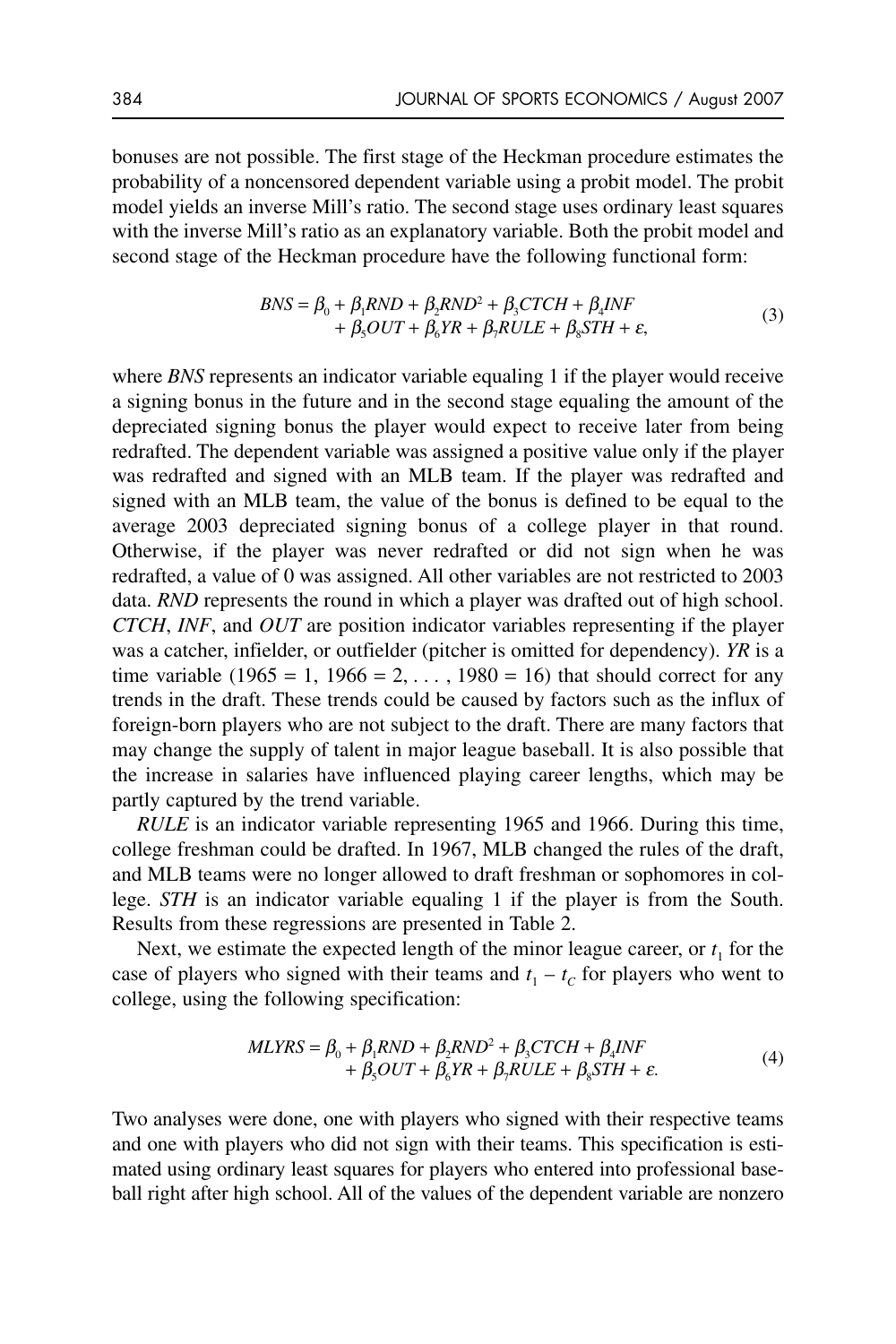

Figure 2: 2003 Average Signing Bonus by Round (Rounds 1 to 10)

and positive in this case. However, this is not the case with players who did not enter professional baseball right after high school. Therefore, this specification is estimated using a two-stage Heckman procedure for the sample of unsigned players.

Finally, we estimate the expected number of years played in the major leagues, or  $t_2 - t_1$ , with the following specification:

$$
MLBYEARS = \beta_0 + \beta_1 RND + \beta_2 RND^2 + \beta_3 CTCH + \beta_4 INF + \beta_5 OUT + \beta_6 YR + \beta_7 RULE + \beta_8 STH + \varepsilon.
$$
 (5)

Again, the regression analyses are split into two samples. Because a majority of players in both samples never played in the major leagues, the two-stage Heckman procedure is used for both samples.

Team fixed effects were tested for each estimation. If fixed effects were found to be significant in the probit model, it was used in the second stage of the Heckman procedure. The standard errors were clustered<sup>5</sup> by each team-year. Once the estimations of equations 3, 4, and 5 were completed, the estimations were then imputed into equations 1 and 2. A discount rate of 5% is used, and a value of 40 is used for *t* 3.

To estimate average minor league salaries, we used information from Minor League Baseball's official Web site (http://www.milb.com). Although we do not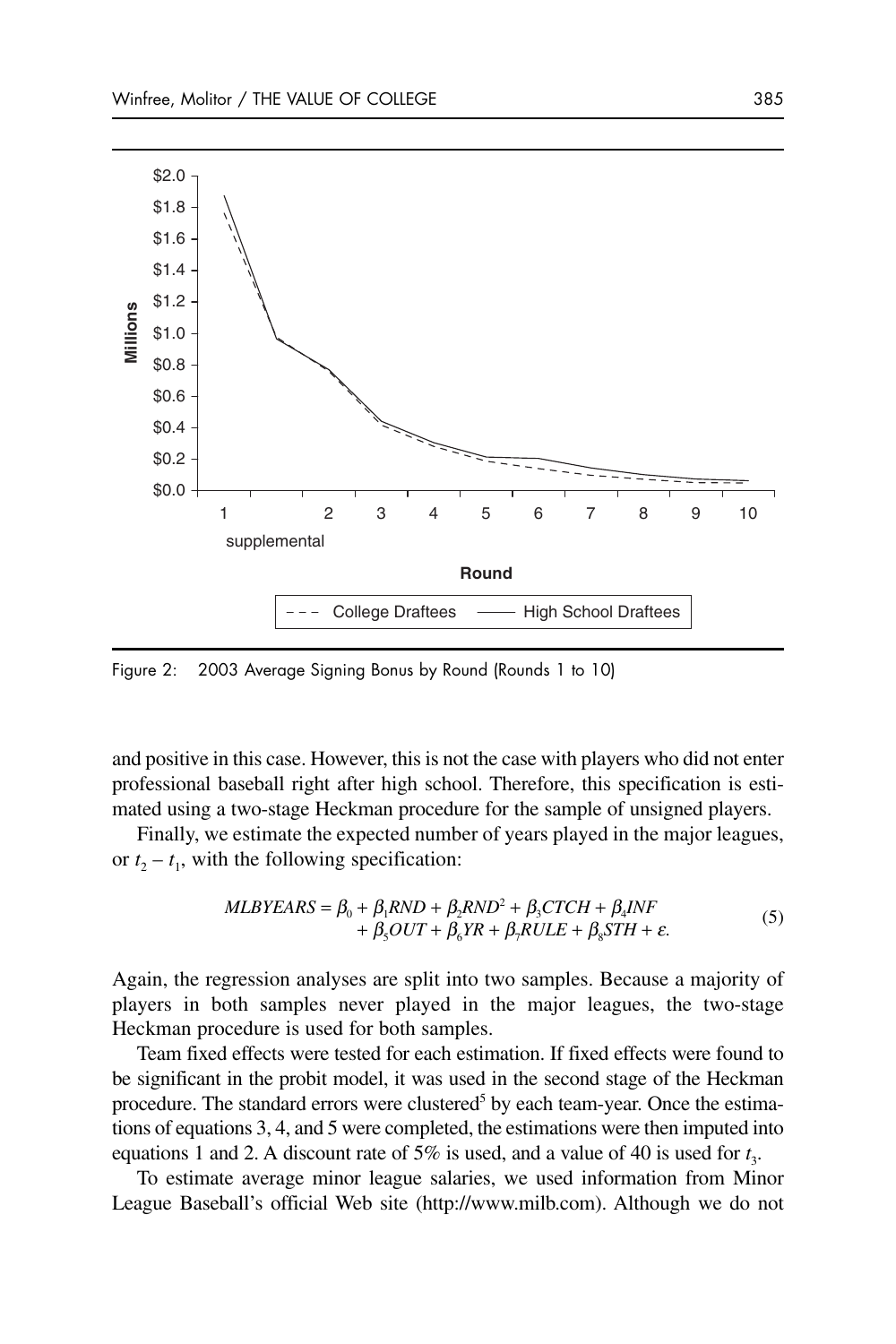| Two-Stage Heckman Model |                          |                         |  |  |  |  |  |
|-------------------------|--------------------------|-------------------------|--|--|--|--|--|
| Explanatory Variable    | <b>Probit Estimation</b> | Second-Stage Estimation |  |  |  |  |  |
| Constant                | $-0.6784**$ (0.0820)     | 526.896 (6,222.788)     |  |  |  |  |  |
| Round                   | $-0.0286**$ (0.0042)     | $-24.769(107.171)$      |  |  |  |  |  |
| Round <sup>2</sup>      | $0.0003**$ (0.0001)      | 0.259(0.977)            |  |  |  |  |  |
| Catcher                 | $-0.1719*(0.0826)$       | $-81.341(665.612)$      |  |  |  |  |  |
| Infielder               | 0.0927(0.0538)           | $-0.084(353.776)$       |  |  |  |  |  |
| Outfielder              | $-0.1023(0.0621)$        | 3.676 (390.392)         |  |  |  |  |  |
| Year                    | $0.0283**$ (0.0059)      | $-2.559(107.665)$       |  |  |  |  |  |
| Rule <sup>a</sup>       | $0.2706**$ (0.0878)      | 44.938 (1,030.656)      |  |  |  |  |  |
| South                   | $-0.1528**$ (0.0532)     | 7.389 (584.719)         |  |  |  |  |  |
| Inverse Mill's ratio    |                          | 314.620 (4,866.216)     |  |  |  |  |  |
| Log-likelihood          | $-2.188.82$              |                         |  |  |  |  |  |
| $R^2$                   |                          | .0399                   |  |  |  |  |  |
| Sample size             | 4,790                    | 864                     |  |  |  |  |  |

TABLE 2: Estimation of Future Signing Bonuses (in thousands of dollars) for Drafted High School Baseball Players Who Did Not Directly Enter Professional Baseball

NOTE: Clustered standard errors are in parentheses.

a. This represents an indicator variable equaling 1 for the years 1965 and 1966.

\*Statistically significant at the 5% level. \*\*Statistically significant at the 1% level.

know minor league salaries for 2003, 2004 salaries are available. Minor league baseball players are paid at least \$850 per month while playing in Class A (short season), at least \$1,050 per month while playing in Class A (full season), at least \$1,500 per month while playing in Class AA, and at least \$2,150 per month while playing in Class AAA. On the basis of this, we assume that the average minor league player gets paid \$1,387.50 per month. Because many of these players get other jobs during the off-season, we assume that the yearly pay for minor league baseball players is equal to \$16,650 (\$1,387.50 per month for 12 months).

Lifetime expected earnings are then calculated for both players who entered professional baseball and players that did not. *BNS*, *MLYRS*, and *MLBGAMES* are estimated at the means. *RND* was estimated at each point, through 50 rounds. The years between being drafted in high school and signing a contract were also estimated at the means. Obviously, if the player entered professional baseball out of high school, this value was zero. If the player did not enter professional baseball,  $t_c$  was estimated to be the average years (3.352) of college baseball eligibility for players who did not enter professional baseball.

#### RESULTS

The results of the estimations are presented in Tables 2, 3, and 4. The regressions of expected future signing bonuses are essentially estimating the redraft of the player. Fixed effects are not significant in this model, which is not surprising,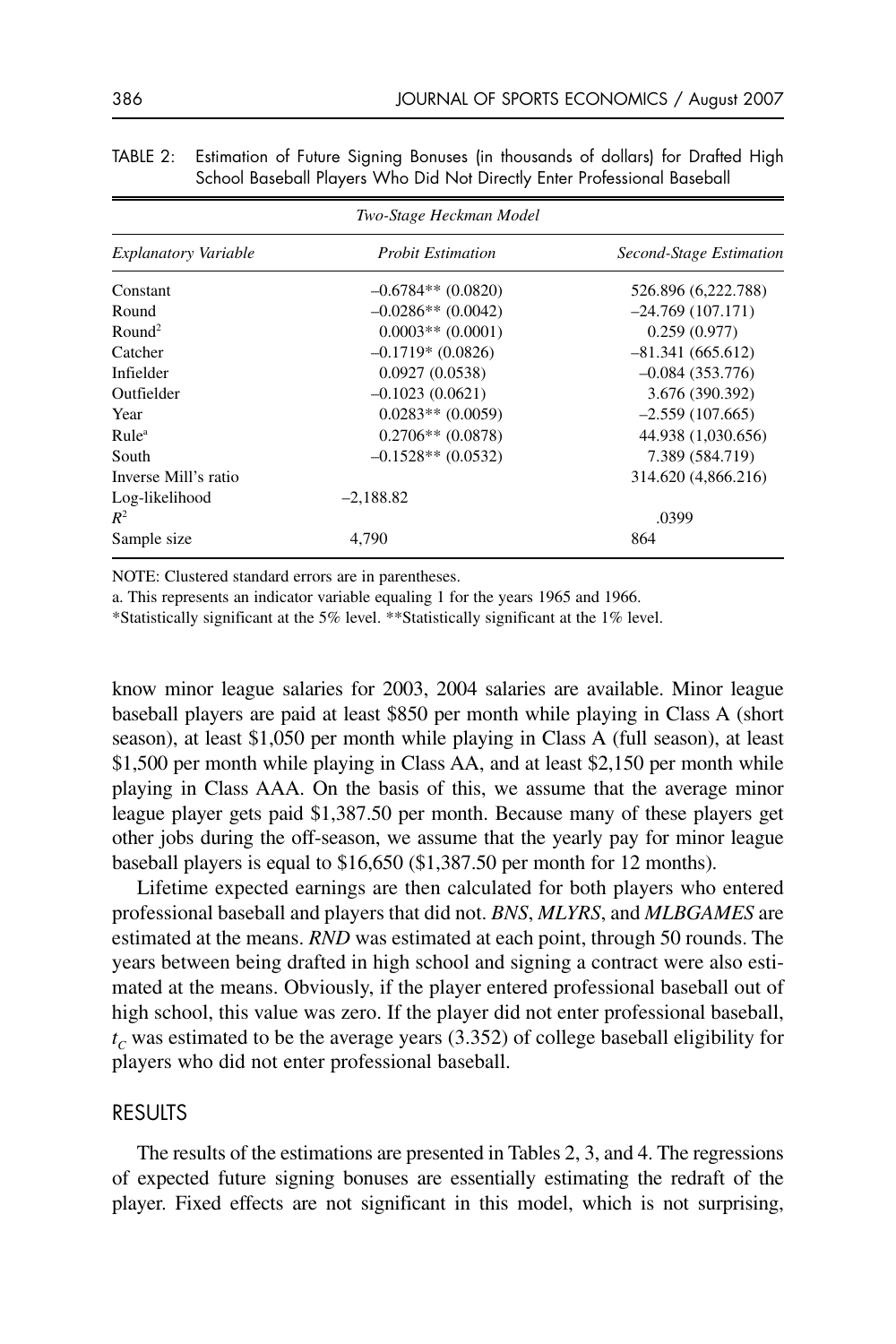|                            | Estimation of<br>Players<br>Immediately<br>Entered<br>Professional<br><b>Baseball</b> |                      | Two-Stage Heckman Estimation of<br>Players Who Did Not Immediately<br><b>Enter Professional Baseball</b> |
|----------------------------|---------------------------------------------------------------------------------------|----------------------|----------------------------------------------------------------------------------------------------------|
| Explanatory                | <b>OLS</b>                                                                            | Probit               | Second-Stage                                                                                             |
| Variable                   | Estimation                                                                            | Estimation           | Estimation                                                                                               |
| Constant                   | $6.6873**$ $(0.3573)$                                                                 | $0.3062**$ (0.0829)  | $-0.7310(4.0942)$                                                                                        |
| Round                      | $-0.2223**$ (0.0160)                                                                  | $-0.0371**$ (0.0039) | $-0.2274(0.1565)$                                                                                        |
| Round <sup>2</sup>         | $0.0031**$ (0.0004)                                                                   | $0.0004**$ (0.0001)  | 0.0024(0.0014)                                                                                           |
| Catcher                    | $-0.5047**$ (0.1778)                                                                  | $-0.0613(0.0625)$    | $-1.1146**$ (0.3230)                                                                                     |
| Infielder                  | $-0.1617(0.1405)$                                                                     | $0.1114*(0.0478)$    | 0.4204 (0.4919)                                                                                          |
| Outfielder                 | $-0.3517*(0.1597)$                                                                    | $-0.0758(0.0492)$    | $-0.3321(0.3816)$                                                                                        |
| Year                       | $0.0545**$ (0.0160)                                                                   | $0.0174**$ (0.0058)  | $0.1691*(0.0787)$                                                                                        |
| Rule                       | $0.5275**$ (0.1989)                                                                   | $0.2695**$ (0.0738)  | 2.0708 (1.1879)                                                                                          |
| South                      | $-0.2932*(0.1217)$                                                                    | $-0.1933**$ (0.0443) | $-0.8273(0.8643)$                                                                                        |
| <b>Baltimore Orioles</b>   | $-0.7972*(0.3501)$                                                                    |                      |                                                                                                          |
| <b>Boston Red Sox</b>      | $-0.0453(0.4108)$                                                                     |                      |                                                                                                          |
| California Angels          | $-0.0387(0.4619)$                                                                     |                      |                                                                                                          |
| Chicago Cubs               | $-0.7163(0.4291)$                                                                     |                      |                                                                                                          |
| Chicago White Sox          | $-0.2283(0.4037)$                                                                     |                      |                                                                                                          |
| Cincinnati Reds            | $-0.8974**$ (0.3415)                                                                  |                      |                                                                                                          |
| Cleveland Indians          | $-0.8565*$ (0.3809)                                                                   |                      |                                                                                                          |
| Detroit Tigers             | $-0.4980(0.4825)$                                                                     |                      |                                                                                                          |
| <b>Houston Astros</b>      | $-0.7968*(0.3618)$                                                                    |                      |                                                                                                          |
| <b>Oakland Athletics</b>   | $-0.1416(0.3939)$                                                                     |                      |                                                                                                          |
| Kansas City Royals         | $-1.2662**$ (0.3944)                                                                  |                      |                                                                                                          |
| Los Angeles Dodgers        | $-0.1363(0.3803)$                                                                     |                      |                                                                                                          |
| Milwaukee Brewers          | $-0.7680(0.4834)$                                                                     |                      |                                                                                                          |
| Minnesota Twins            | $-0.8424*(0.3640)$                                                                    |                      |                                                                                                          |
| <b>Montreal Expos</b>      | $-0.5479(0.5144)$                                                                     |                      |                                                                                                          |
| New York Mets              | $-0.4787(0.4453)$                                                                     |                      |                                                                                                          |
| New York Yankees           | $-0.4023(0.3482)$                                                                     |                      |                                                                                                          |
| Philadelphia Phillies      | $-0.7206(0.4034)$                                                                     |                      |                                                                                                          |
| <b>Pittsburgh Pirates</b>  | $-1.0580**$ (0.3655)                                                                  |                      |                                                                                                          |
| San Diego Padres           | $-0.8291(0.5816)$                                                                     |                      |                                                                                                          |
| San Francisco Giants       | 0.3897(0.4111)                                                                        |                      |                                                                                                          |
| <b>Seattle Mariners</b>    | 0.2220(0.5888)                                                                        |                      |                                                                                                          |
| <b>St. Louis Cardinals</b> | $-0.7793*(0.3552)$                                                                    |                      |                                                                                                          |
| <b>Texas Rangers</b>       | 0.2067(0.3823)                                                                        |                      |                                                                                                          |
| Toronto Blue Jays          | $-1.3394(0.7291)$                                                                     |                      |                                                                                                          |
| Inverse Mill's ratio       |                                                                                       |                      | 7.4515 (6.6544)                                                                                          |
| Log-likelihood             |                                                                                       | -3161.43             |                                                                                                          |
| $\,R^2$                    | .1765                                                                                 |                      | .0303                                                                                                    |
| Sample size                | 3,010                                                                                 | 4,790                | 2,094                                                                                                    |
|                            |                                                                                       |                      |                                                                                                          |

TABLE 3: Estimation of Years in the Minor Leagues for Drafted High School Baseball Players

NOTE: Clustered standard errors are in parentheses.

\*Statistically significant at the 5% level. \*\*Statistically significant at the 1% level.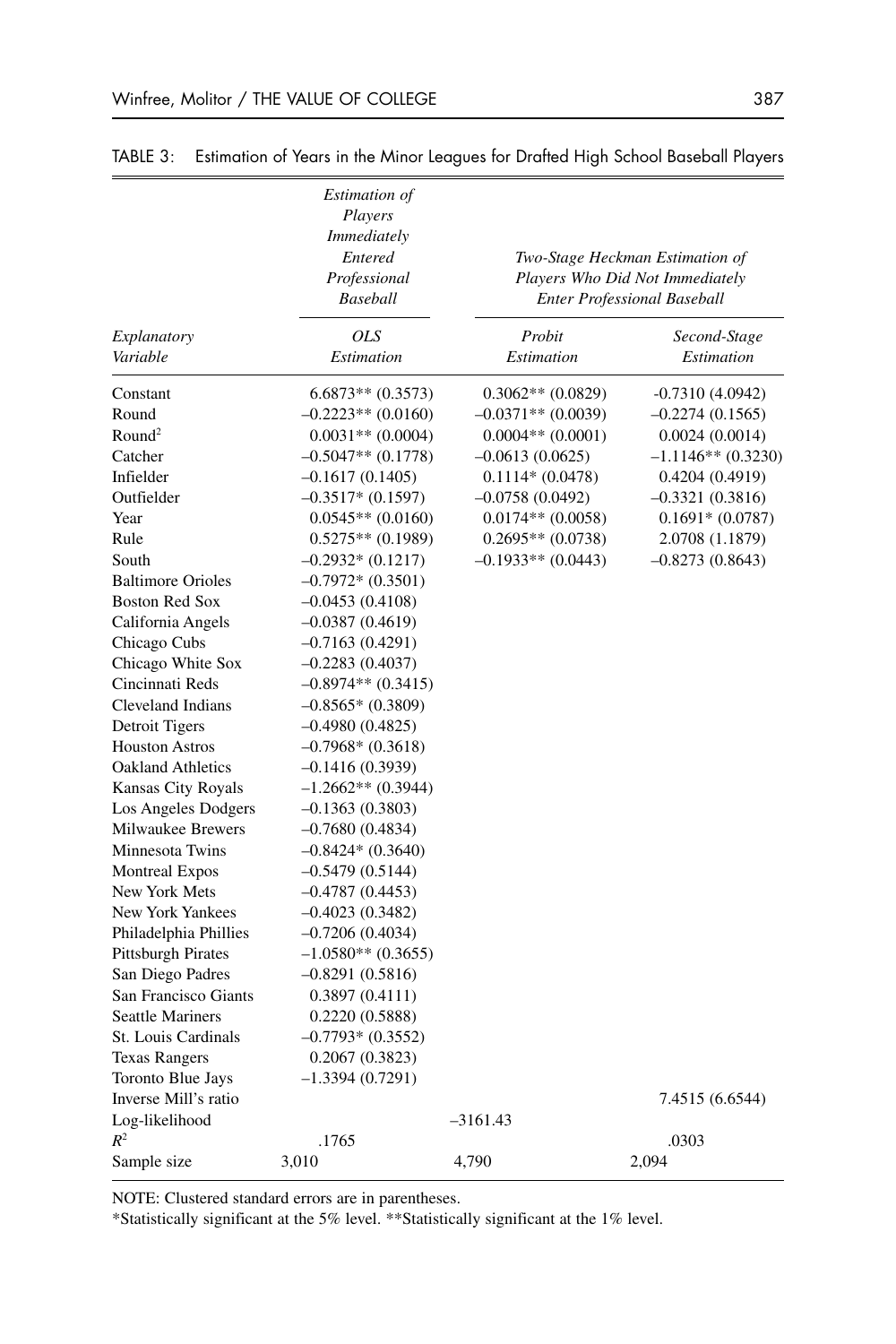|                             | Two-Stage Heckman Estimation of<br>Players Who Immediately Entered<br>Professional Baseball |                   | Two-Stage Heckman Estimation<br>of Players Who Did Not Immediately<br><b>Enter Professional Baseball</b> |                   |  |  |
|-----------------------------|---------------------------------------------------------------------------------------------|-------------------|----------------------------------------------------------------------------------------------------------|-------------------|--|--|
| Explanatory                 | Probit                                                                                      | Second-Stage      | Probit                                                                                                   | Second-Stage      |  |  |
| Variable                    | Estimation                                                                                  | Estimation        | Estimation                                                                                               | Estimation        |  |  |
| Constant                    | 0.1698(0.1362)                                                                              | $-4.6610(7.6622)$ | $-0.9556**$ (0.1024) $-26.6633$ (70.4316)                                                                |                   |  |  |
| Round                       | $-0.1023**$ (0.0070) $-1.5077$ (0.9230)                                                     |                   | $-0.0425**$ (0.0059) $-0.8179$ (1.6308)                                                                  |                   |  |  |
| Round <sup>2</sup>          | $0.0014**$ (0.0001)                                                                         | 0.0205(0.0125)    | $0.0005**$ (0.0001)                                                                                      | 0.0089(0.0179)    |  |  |
| Catcher                     | $-0.0835(0.0926)$                                                                           | 0.3143(0.9711)    | $-0.4179**$ (0.1070) $-7.6685$ (16.5088)                                                                 |                   |  |  |
| Infielder                   | 0.0898(0.0748)                                                                              |                   | 3.1074** (1.0456)-0.0320 (0.0691)                                                                        | 0.8961 (1.4487)   |  |  |
| Outfielder                  | 0.0055(0.0852)                                                                              |                   | $1.5658*(0.6820)$ -0.0027 (0.0698)                                                                       | 0.6066(0.7326)    |  |  |
| Year                        | $-0.0002(0.0078)$                                                                           | $-0.0886(0.0715)$ | $0.0283**$ (0.0065)                                                                                      | 0.5871 (1.0982)   |  |  |
| Rule                        | 0.1813(0.1145)                                                                              | 2.1150 (1.6648)   | $0.3350**$ (0.0844)                                                                                      | 5.2722 (12.9165)  |  |  |
| South                       | $-0.0711(0.0675)$                                                                           | $-1.2616(0.9163)$ | $-0.0808(0.0599)$                                                                                        | $-1.4489(3.2188)$ |  |  |
| <b>Baltimore Orioles</b>    | $-0.3049*(0.1501)$                                                                          | $-3.4973(3.0023)$ |                                                                                                          |                   |  |  |
| <b>Boston Red Sox</b>       | 0.0108(0.1694)                                                                              | 2.1735 (1.3870)   |                                                                                                          |                   |  |  |
| California Angels           | $-0.0439(0.1928)$                                                                           | 0.7752(1.3204)    |                                                                                                          |                   |  |  |
| Chicago Cubs                | $-0.7203**$ (0.2276) $-10.8712$ (6.4995)                                                    |                   |                                                                                                          |                   |  |  |
| Chicago White<br>Sox        | $-0.3032(0.1668)$                                                                           | $-3.3194(3.2548)$ |                                                                                                          |                   |  |  |
| Cincinnati Reds             | $-0.3625*(0.1468)$                                                                          | $-2.9016(3.3779)$ |                                                                                                          |                   |  |  |
| Cleveland<br>Indians        | $-0.6855**$ (0.1845) $-5.9056$ (6.3288)                                                     |                   |                                                                                                          |                   |  |  |
| Detroit Tigers              | $-0.2363(0.1802)$                                                                           | $-2.6490(2.6438)$ |                                                                                                          |                   |  |  |
| <b>Houston Astros</b>       | $-0.4588**$ (0.1531) $-6.7009$ (4.1674)                                                     |                   |                                                                                                          |                   |  |  |
| <b>Oakland Athletics</b>    | $-0.1814(0.2052)$                                                                           | $-1.0908(2.2372)$ |                                                                                                          |                   |  |  |
| Kansas City<br>Royals       | $-0.4850*(0.1894)$                                                                          | $-5.5483(4.3445)$ |                                                                                                          |                   |  |  |
| Los Angeles<br>Dodgers      | $-0.1421(0.1457)$                                                                           | 0.2422(2.2387)    |                                                                                                          |                   |  |  |
| Milwaukee<br><b>Brewers</b> | $-0.2185(0.2302)$                                                                           | $-1.9481(2.4817)$ |                                                                                                          |                   |  |  |
| Minnesota Twins             | $-0.4758**$ (0.1809) $-4.4132$ (4.7863)                                                     |                   |                                                                                                          |                   |  |  |
| <b>Montreal Expos</b>       | $-0.2024(0.1722)$                                                                           | 0.0080(2.4937)    |                                                                                                          |                   |  |  |
| New York Mets               | $-0.2054(0.1570)$                                                                           | $-2.1041(2.4171)$ |                                                                                                          |                   |  |  |
| New York<br>Yankees         | $-0.2040(0.1633)$                                                                           | $-3.3019(2.1294)$ |                                                                                                          |                   |  |  |
| Philadelphia<br>Phillies    | $-0.4401**$ (0.1520) $-4.4384$ (4.1038)                                                     |                   |                                                                                                          |                   |  |  |
| <b>Pittsburgh Pirates</b>   | $-0.4498**$ (0.1641) $-2.9657$ (4.1265)                                                     |                   |                                                                                                          |                   |  |  |
| San Diego Padres            | $-0.3397(0.1835)$                                                                           | $-5.5669(3.1922)$ |                                                                                                          |                   |  |  |
| San Francisco<br>Giants     | 0.1561(0.1446)                                                                              | 2.2824 (1.5488)   |                                                                                                          |                   |  |  |
| <b>Seattle Mariners</b>     | $-0.3071(0.2285)$                                                                           | $-0.8816(3.6771)$ |                                                                                                          |                   |  |  |
| St. Louis<br>Cardinals      | $-0.4243**$ (0.1564) $-2.1230$ (4.2918)                                                     |                   |                                                                                                          |                   |  |  |
| <b>Texas Rangers</b>        | $-0.0655(0.1635)$                                                                           | $-0.2202(1.2198)$ |                                                                                                          |                   |  |  |

|  | TABLE 4: Estimation of Years in the Major Leagues for Drafted High School Baseball Players |  |  |  |  |  |  |  |  |
|--|--------------------------------------------------------------------------------------------|--|--|--|--|--|--|--|--|
|--|--------------------------------------------------------------------------------------------|--|--|--|--|--|--|--|--|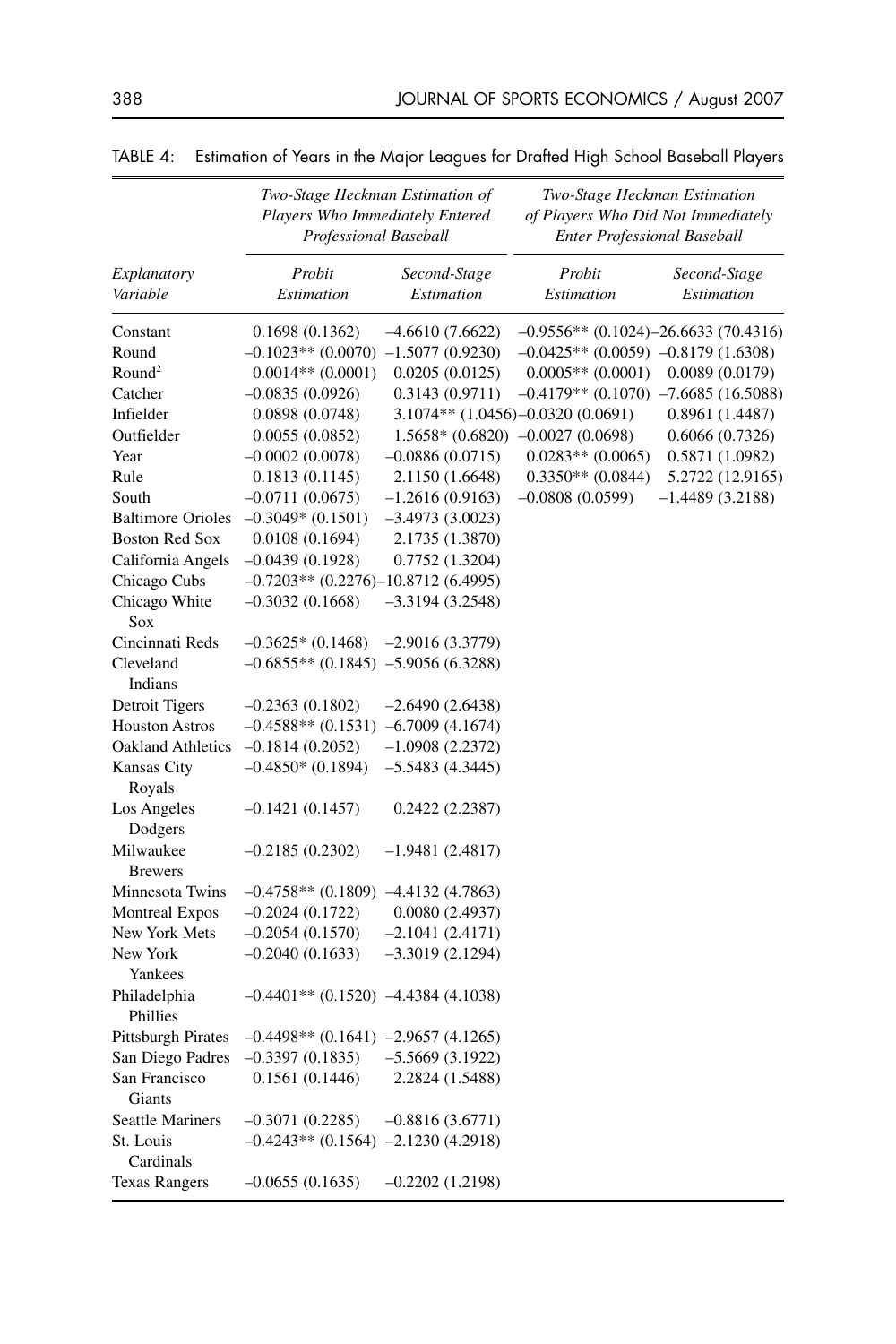| Explanatory<br>Variable                   |                             | Two-Stage Heckman Estimation of<br>Players Who Immediately Entered<br>Professional Baseball | Two-Stage Heckman Estimation<br>of Players Who Did Not Immediately<br><b>Enter Professional Baseball</b> |                                   |  |
|-------------------------------------------|-----------------------------|---------------------------------------------------------------------------------------------|----------------------------------------------------------------------------------------------------------|-----------------------------------|--|
|                                           | Probit<br><i>Estimation</i> | Second-Stage<br><b>Estimation</b>                                                           | Probit<br><i>Estimation</i>                                                                              | Second-Stage<br><i>Estimation</i> |  |
| Toronto Blue Jays<br>Inverse Mill's ratio |                             | $-0.3534(0.2267)$ $-4.4880(3.6682)$<br>18.0489 (11.7030)                                    |                                                                                                          | 22.0870 (47.1646)                 |  |
| Log-likelihood<br>$R^2$<br>Sample size    | 1.257.20<br>3,010           | .0770<br>561                                                                                | 1,375.78<br>4,790                                                                                        | .0317<br>431                      |  |

NOTE: Clustered standard errors are in parentheses.

\*Statistically significant at the 5% level. \*\*Statistically significant at the 1% level.

because the team that drafts a player should have no effect on his expected draft round if he does not enter professional baseball right after high school. The results show that if players are drafted in the early rounds, they have a higher probability of being redrafted and receiving signing bonuses, but there is no evidence that any of the variables affect the size of those bonuses. The results also show that players from the South are less likely to earn future signing bonuses. Although it may be difficult to interpret this finding, it may indicate monopsony power over players with lower expected wages out of baseball. The low  $R^2$  value for the second-stage estimation shows that it is difficult to explain the magnitude of the future signing bonus, which may be due to the reduced sample size.

Table 3 gives the estimation of minor league career length. Minor league career length does depend on the team that drafts a player if he enters professional baseball. However, it does not affect minor league career length if the player does not enter professional baseball right after high school. Also, interestingly, catchers have shorter minor league careers, and minor league career lengths are growing over time for both samples of players. However, these results are difficult to interpret because a short minor league career could mean a short professional career or less training for the major leagues.

Table 4 shows the estimation of years played in major league baseball. Again, fixed effects are significant for the first sample of players but not the second sample. Also, there is again little significance in any of the variables in the second-stage regressions, with the exception of some position variables. This could be due to a small sample size, or it may imply that given that a player has reached the major leagues, his ability has little to do with his earlier perceived talent level. The results also show that the probability of making the major leagues is increasing over time for players who do not immediately sign after high school. However, there is a negative but not significant trend for players who do sign after high school.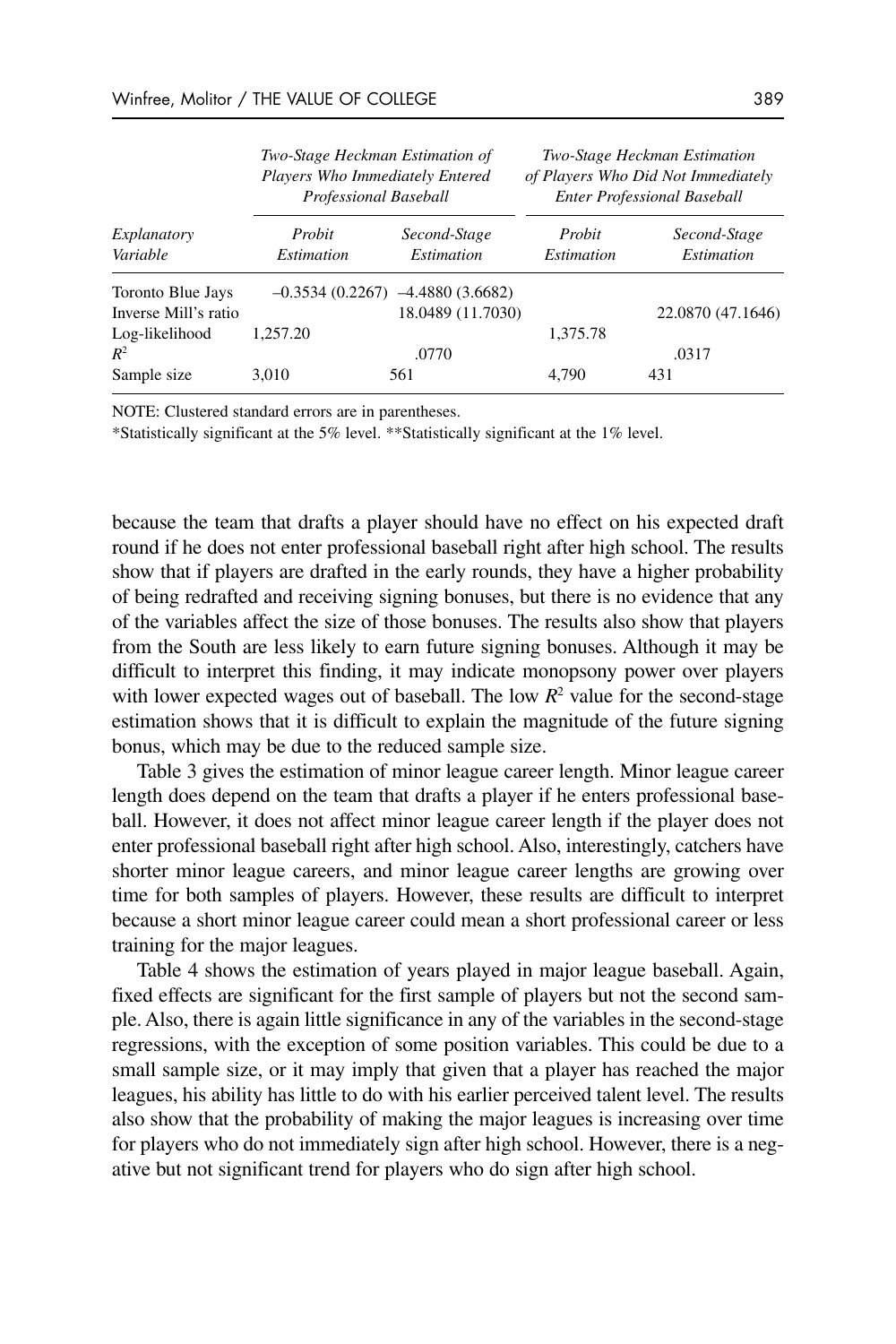|                          |                        | Probability of Playing Major |                |                             |                     |                   |                                       |
|--------------------------|------------------------|------------------------------|----------------|-----------------------------|---------------------|-------------------|---------------------------------------|
|                          | Expected Earnings (\$) |                              |                |                             | League Baseball     | Percentage        |                                       |
|                          | Enter                  |                              | Expected       | Enter                       |                     |                   | of 2003 Drafted                       |
|                          | Pro                    | Enter                        | Change         | Pro                         | Enter               | Change            | <b>HS Players</b>                     |
| Who                      |                        |                              |                |                             |                     |                   |                                       |
| Round<br><b>Drafted</b>  | Baseball<br>After HS   | College<br>After HS          | in<br>Earnings | <b>Baseball</b><br>After HS | College<br>After HS | in<br>Probability | <b>Entered Pro</b><br><b>Baseball</b> |
|                          |                        |                              |                |                             |                     |                   |                                       |
| $\mathbf{1}$             | 7,365,815              | 3,534,440                    | 3,831,376      | 0.414                       | 0.207               | 0.207             | 100                                   |
| $\overline{c}$           | 5,898,239              | 3,350,435                    | 2,547,804      | 0.377                       | 0.195               | 0.181             | 100                                   |
| 3                        | 5,067,313              | 3,178,247                    | 1,889,067      | 0.341                       | 0.184               | 0.157             | 73                                    |
| $\overline{\mathcal{L}}$ | 4,529,152              | 3,017,228                    | 1,511,924      | 0.308                       | 0.174               | 0.134             | 100                                   |
| 5                        | 3,998,894              | 2,866,770                    | 1,132,124      | 0.277                       | 0.165               | 0.112             | 91                                    |
| 6                        | 3,577,632              | 2,726,279                    | 851,353        | 0.249                       | 0.155               | 0.093             | 90                                    |
| 7                        | 3,241,231              | 2,595,149                    | 646,082        | 0.223                       | 0.147               | 0.076             | 100                                   |
| 8                        | 2,926,192              | 2,472,839                    | 453,353        | 0.199                       | 0.139               | 0.060             | 78                                    |
| 9                        | 2,651,748              | 2,358,789                    | 292,959        | 0.178                       | 0.131               | 0.047             | 100                                   |
| 10                       | 2,422,976              | 2,252,507                    | 170,469        | 0.159                       | 0.124               | 0.034             | 67                                    |
| 11                       | 2,187,153              | 2,153,492                    | 33,661         | 0.142                       | 0.118               | 0.024             | 60                                    |
| 12                       | 1,993,882              | 2,061,282                    | $-67,400$      | 0.127                       | 0.112               | 0.015             | 60                                    |
| 13                       | 1,827,447              | 1,975,437                    | $-147,990$     | 0.113                       | 0.106               | 0.007             | 50                                    |
| 14                       | 1,688,160              | 1,895,553                    | $-207,393$     | 0.101                       | 0.101               | 0.001             | 29                                    |
| 15                       | 1,566,486              | 1,821,231                    | $-254,745$     | 0.091                       | 0.096               | $-0.005$          | 29                                    |
| 16                       | 1,443,049              | 1,752,114                    | $-309,066$     | 0.081                       | 0.091               | $-0.010$          | 83                                    |
| 17                       | 1,343,043              | 1,687,850                    | $-344,807$     | 0.073                       | 0.087               | $-0.013$          | 55                                    |
| 18                       | 1,254,616              | 1,628,127                    | $-373,511$     | 0.066                       | 0.083               | $-0.016$          | 38                                    |
| 19                       | 1,176,507              | 1,572,635                    | $-396,128$     | 0.060                       | 0.079               | $-0.019$          | 29                                    |
| 20                       | 1,107,580              | 1,521,104                    | $-413,524$     | 0.054                       | 0.075               | $-0.021$          | $\,$ 8 $\,$                           |
| 21                       | 1,050,056              | 1,473,263                    | $-423,207$     | 0.050                       | 0.072               | $-0.023$          | 25                                    |
| 22                       | 993,323.1              | 1,428,879                    | $-435,556$     | 0.045                       | 0.069               | $-0.024$          | 20                                    |
| 23                       | 955,513.2              | 1,387,718                    | $-432,205$     | 0.042                       | 0.066               | $-0.025$          | 14                                    |
| 24                       | 905,046.8              | 1,349,588                    | $-444,541$     | 0.039                       | 0.064               | $-0.025$          | 20                                    |
| 25                       | 868,938                | 1,314,269                    | $-445,331$     | 0.036                       | 0.061               | $-0.026$          | $\boldsymbol{0}$                      |
| 26                       | 837,433.7              | 1,281,607                    | $-444,174$     | 0.033                       | 0.059               | $-0.026$          | 33                                    |
| 27                       | 810,061.6              | 1,251,421                    | $-441,359$     | 0.031                       | 0.057               | $-0.026$          | $\boldsymbol{0}$                      |
| 28                       | 786,412                | 1,223,565                    | $-437,152$     | 0.030                       | 0.055               | $-0.026$          | 9                                     |
| 29                       | 766,132.4              | 1,197,898                    | $-431,766$     | 0.028                       | 0.054               | $-0.025$          | 29                                    |
| 30                       | 754,678.2              | 1,174,284                    | $-419,606$     | 0.027                       | 0.052               | $-0.025$          | 11                                    |
| 31                       | 734,537.9              | 1,152,612                    | $-418,074$     | 0.026                       | 0.051               | $-0.025$          | $\boldsymbol{0}$                      |
| 32                       | 722,749.4              | 1,132,773                    | $-410,023$     | 0.025                       | 0.049               | $-0.024$          | $\boldsymbol{0}$                      |
| 33                       | 713,396.1              | 1,114,667                    | $-401,271$     | 0.024                       | 0.048               | $-0.024$          | $\boldsymbol{0}$                      |
| 34                       | 706,327.7              | 1,098,198                    | $-391,870$     | 0.024                       | 0.047               | $-0.023$          | $\boldsymbol{0}$                      |
| 35                       | 701,454.2              | 1,083,290                    | $-381,836$     | 0.023                       | 0.046               | $-0.023$          | 9                                     |
| 36                       | 698,697.7              | 1,069,870                    | $-371,172$     | 0.023                       | 0.045               | $-0.022$          | $\boldsymbol{0}$                      |
| 37                       | 698,024.3              | 1,057,872                    | $-359,847$     | 0.023                       | 0.044               | $-0.021$          | $\boldsymbol{0}$                      |
| 38                       | 699,409.9              | 1,047,235                    | $-347,825$     | 0.023                       | 0.044               | $-0.020$          | $\boldsymbol{0}$                      |
| 39                       | 869,554.2              | 1,037,901                    | $-168,347$     | 0.024                       | 0.043               | $-0.020$          | 6                                     |

TABLE 5: Expected Discounted Lifetime Earnings and Probabilities of Playing Major League Baseball for Drafted High School (HS) Players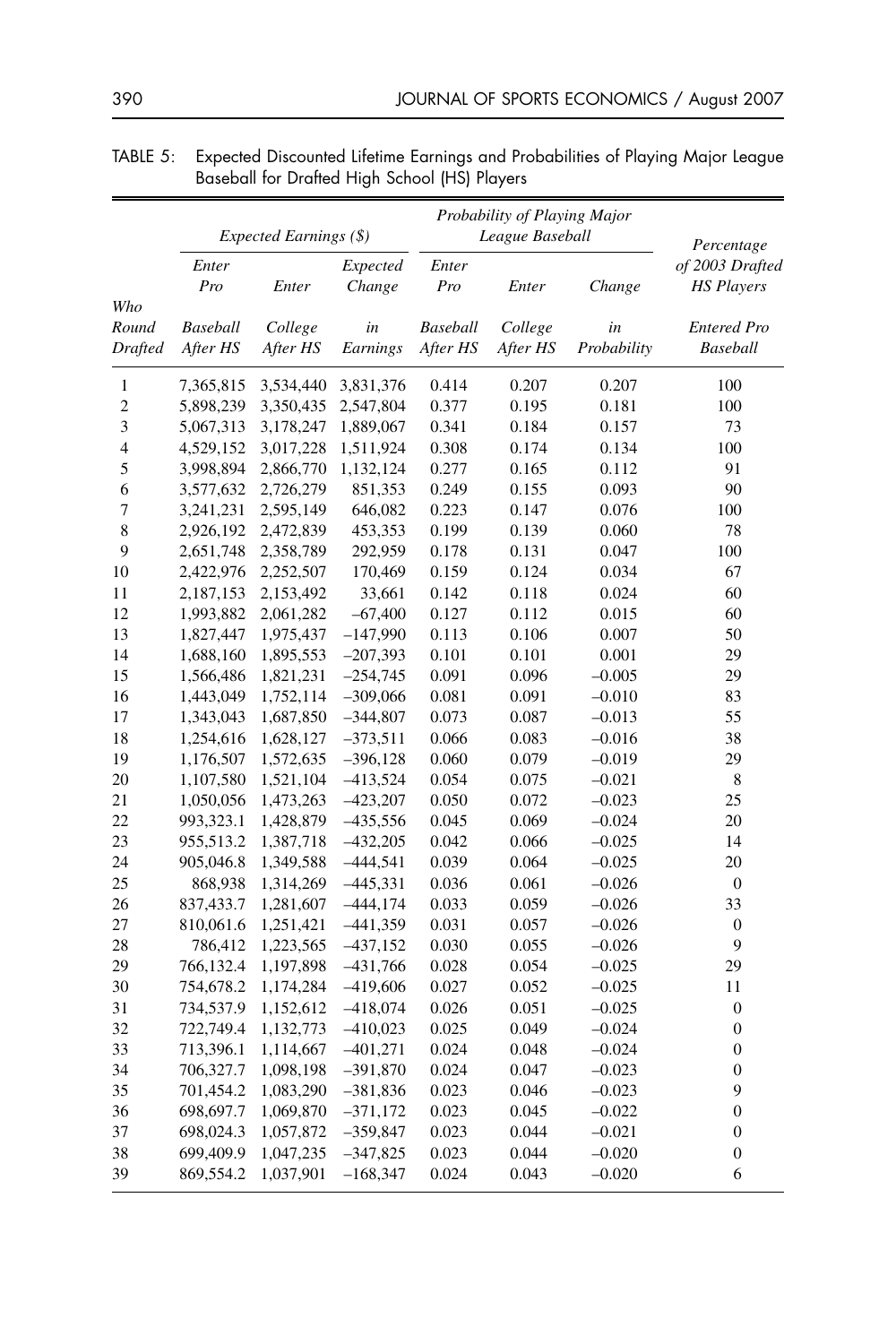|                         | Expected Earnings (\$)               |                              |                                      | Probability of Playing Major<br>League Baseball |                              |                             | Percentage                                                                 |
|-------------------------|--------------------------------------|------------------------------|--------------------------------------|-------------------------------------------------|------------------------------|-----------------------------|----------------------------------------------------------------------------|
| Round<br><b>Drafted</b> | Enter<br>Pro<br>Baseball<br>After HS | Enter<br>College<br>After HS | Expected<br>Change<br>in<br>Earnings | Enter<br>Pro<br>Baseball<br>After HS            | Enter<br>College<br>After HS | Change<br>in<br>Probability | of 2003 Drafted<br><b>HS Players Who</b><br><b>Entered Pro</b><br>Baseball |
| 40                      | 708,498.8                            | 1,029,838                    | $-321,340$                           | 0.024                                           | 0.043                        | $-0.019$                    | $\theta$                                                                   |
| 41                      | 716,331.4                            | 1,022,992                    | $-306,660$                           | 0.025                                           | 0.042                        | $-0.018$                    | 5                                                                          |
| 42                      | 726,483.9                            | 1.017.335                    | $-290.851$                           | 0.025                                           | 0.042                        | $-0.017$                    | 14                                                                         |
| 43                      | 739,116.3                            | 1,012,833                    | $-273,716$                           | 0.026                                           | 0.042                        | $-0.015$                    | 6                                                                          |
| 44                      | 754,404.6                            | 1,009,478                    | $-255,073$                           | 0.028                                           | 0.042                        | $-0.014$                    | 9                                                                          |
| 45                      | 772,577.8                            | 1,007,237                    | $-234,660$                           | 0.029                                           | 0.042                        | $-0.013$                    | 7                                                                          |
| 46                      | 793,887.1                            | 1,006,116                    | $-212,229$                           | 0.031                                           | 0.042                        | $-0.011$                    | $\Omega$                                                                   |
| 47                      | 818,658.6                            | 1,006,091                    | -187.432                             | 0.033                                           | 0.042                        | $-0.009$                    | $\Omega$                                                                   |
| 48                      | 847.249                              | 1,007,169                    | $-159.920$                           | 0.035                                           | 0.042                        | $-0.007$                    | $\Omega$                                                                   |
| 49                      | 880,079.1                            | 1.009.347                    | $-129,268$                           | 0.037                                           | 0.042                        | $-0.005$                    | 8                                                                          |
| 50                      | 917,632.7                            | 1,012,649                    | $-95,016.4$                          | 0.040                                           | 0.043                        | $-0.002$                    | $\Omega$                                                                   |

Table 5 shows the lifetime expected earnings for players who are drafted from high school and what percentage of 2003 high school drafted players entered professional baseball in 2003. As expected, players drafted in early rounds would be better off entering professional baseball, but players drafted in later rounds would be better off going to college. For players drafted out of high school, it is profitable to play minor league baseball if they are drafted in the 11th round or better. For example, high school players drafted in the first round of the June draft in the regular phase have a lifetime expected earnings of \$7,365,815 if they play professional baseball immediately after high school but a lifetime expected earnings of \$3,091,409 if they forgo the draft. Therefore, it costs them \$4,534,440 to not immediately play professional baseball. Table 5 also shows the probability of making the major leagues when players enter professional baseball or go to college. These estimates come from the probit regressions in Table 4. It is interesting that in later rounds, players actually have a higher probability of making the major leagues if they go to college. Only in Rounds 12, 13, and 14 would a player be possibly making a choice between maximizing his earnings and maximizing his chances of playing in major league baseball. Table 5 also shows that when players are expected to lose income if they play professional baseball, a majority of them do not choose to play professional baseball. Also, if players are expected to lose income if they go to college, they will likely play professional baseball immediately after high school. However, given the probabilities of making the major leagues, it could be that players enter college to maximize their playing potential and not earnings potential.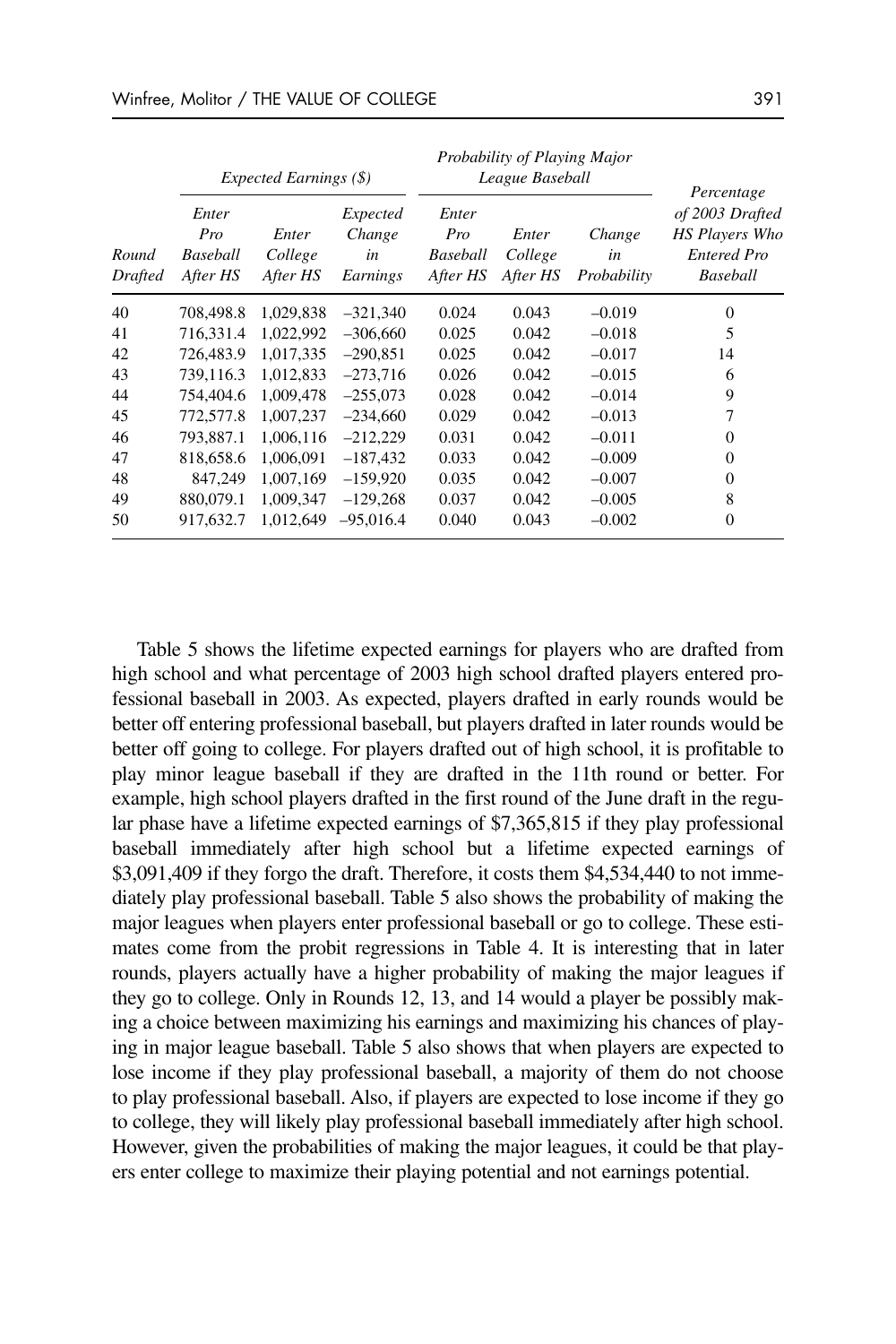## **CONCLUSIONS**

We find that players who are drafted in the early rounds of the 1st-year player draft will maximize their earnings if they play professional baseball immediately after they are drafted. Conversely, if the players are drafted in the lower rounds, they will maximize their expected lifetime earnings by going to college.

Also, the decision to play professional baseball is not purely financial for many players. Numerous factors influence the decision to enter professional baseball or go to college. Many drafted high school baseball players have a utility function that is almost strictly based on their baseball careers. However, the results show that even if the players are maximizing the probability of making the major leagues, they should still enter professional baseball right out of high school only if they are drafted in the early rounds.

## **NOTES**

1. Although it is certainly possible to enter college after professional baseball (or during baseball off-seasons), which is sometimes paid for by MLB teams, we assume that players will not go to college given the lower, although rising, rate of postsecondary education among older adults. In 1970, 18- to 24-year-olds represented 69.1% of higher education enrollment, and by 1993, this number had dropped to 54.9%. However, 18- to 24-year-olds still represented 60% of all undergraduate students in 1993 (U.S. Department of Education, 1995).

2. Although overall draft position is a more detailed variable, it did not predict the dependent variables as well as the draft round. One possible reason is that players are not always drafted in order of ability but by the needs of teams. Overall draft position does not indicate how many players a team drafted ahead of each player. Using draft round also helps correct for the expansion of teams. In 1965, there were 20 teams, and in 1985, there were 26. Each variable was tested in the model, and draft round was found to be more significant.

3. In dealing with baseball salaries, for the first 6 years of a player's career, he should earn less than the league average. According to Burger and Walters (2005), it is reasonable to assume that players should earn the major league minimum salary during their first 2 years in the majors (when they are not arbitration eligible). During Years 3 to 6, players are eligible for arbitration and will earn (on average) 37.5%, 55%, 76.3%, and 80% of their marginal revenue products, respectively. However, when estimating time spent in major league baseball, no player is estimated to spend up to 6 years playing major league baseball. Therefore, the average salary is used.

4. Typically, signing bonuses for high school players are higher than those for college players drafted in the same rounds.

5. All standard errors were clustered by team-year to help correct for any correlation pattern within teams over time (Bertrand, Duflo, & Mullainathan, 2004). The covariance matrix for the linear estimations

were given by 
$$
V = \left(\frac{n-1}{n-k}\right) \left(\frac{G}{G-1}\right) (X'X)^{-1} \left(\sum_{i=1}^{G} X'_i e_i e'_i X_i\right) (X'X)^{-1}
$$
 where  $X = n \times k$ , there are G groups

(team-years), and *i* denotes the observations for one group. The covariance matrix for the nonlinear or

.

$$
\text{probit estimations were given by } V = \left(\frac{G}{G-1}\right) \left(\frac{-\partial^2 \ln L}{\partial \beta^2}\right)^{-1} \left(\sum_{i=1}^G \frac{\partial \ln L_i}{\partial \beta} \frac{\partial \ln L_i}{\partial \beta}\right) \left(\frac{-\partial^2 \ln L}{\partial \beta^2}\right)^{-1}
$$